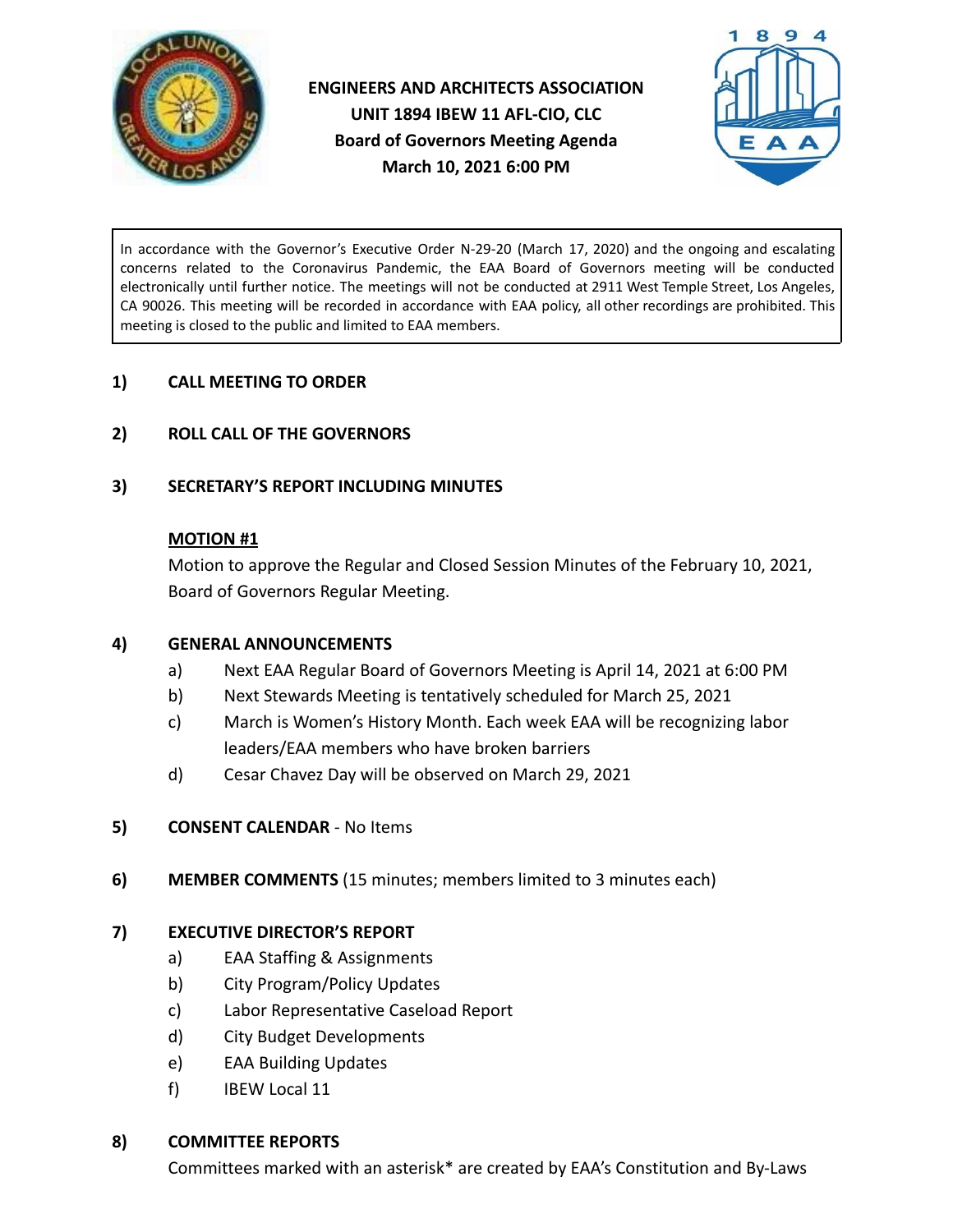

# **ENGINEERS AND ARCHITECTS ASSOCIATION UNIT 1894 IBEW 11 AFL-CIO, CLC Board of Governors Meeting Agenda March 10, 2021 6:00 PM**



**a) Executive Committee\*** - Met on March 3, 2021. The Executive Committee met on March 3, 2021 at 5:30PM. The Executive Committee moved as follows:

### **MOTION #2**

Motion to rescind the Board action in November 2020, which unfairly eliminates stipends for the vast majority of committees, and to direct the Interim Executive Director to develop a revised stipend and meeting policy and include it on the agenda for the April 14, 2021 BoG Meeting. The focus of the stipend policy will be equity for ALL committee members. Moved: Executive Committee. No second required.

## *MOTION FOR RESCISSION AS ADOPTED ON NOVEMBER 11, 2020: RESTRICT STIPENDS TO OFFICERS AND CONSTITUTIONAL COMMITTEES*

*The Executive Committee MOVES to AMEND the EAA Policy "Stipends" to restrict stipends to the Officers, Constitutional Committees, and Stewards expressly named in the EAA Constitution and By-Laws; specifically, Governors, Unit Councils, and the Executive, Finance, Constitution and By-Laws; and Election Committees. MOVED BY THE EXECUTIVE COMMITTEE, NO SECOND REQUIRED. (Friendly amendment made to include "Constitutional" and "Stewards'' to the motion).*

### **MOTION #3**

Motion to require **all** Governors complete the **FPPC [Ethics Training for Local](https://www.fppc.ca.gov/learn/public-officials-and-employees-rules-/ethics-training.html) [Officials](https://www.fppc.ca.gov/learn/public-officials-and-employees-rules-/ethics-training.html)** and submit their Certificate of Completion to the Board Secretary no later than April 14, 2021. Moved: Executive Committee. No second required.

- **b) Finance Committee\* and Treasurer's Report** The Finance Committee met on March 6, 2021 at 8:30AM.
- **c) Constitution and By-Laws Committee\*** No report
- **d) Election Committee\*** No report